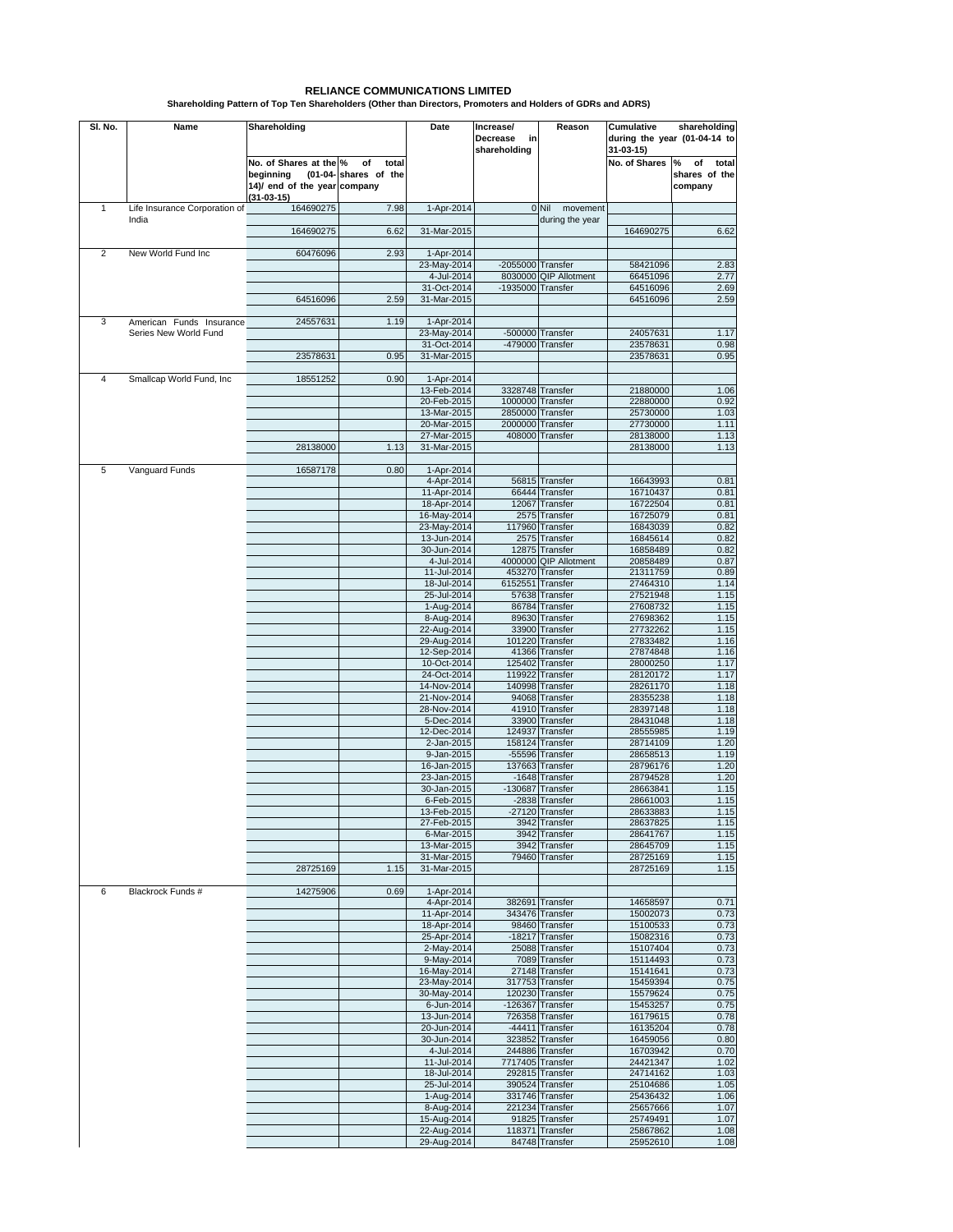| SI. No.        | Name                       | Shareholding                 |                       | Date                       | Increase/         | Reason                 | Cumulative                   | shareholding     |
|----------------|----------------------------|------------------------------|-----------------------|----------------------------|-------------------|------------------------|------------------------------|------------------|
|                |                            |                              |                       |                            | Decrease<br>in    |                        | during the year (01-04-14 to |                  |
|                |                            |                              |                       |                            | shareholding      |                        | $31 - 03 - 15$               |                  |
|                |                            | No. of Shares at the %       | of<br>total           |                            |                   |                        | No. of Shares                | of<br>total<br>% |
|                |                            | beginning                    | (01-04- shares of the |                            |                   |                        |                              | shares of the    |
|                |                            | 14)/ end of the year company |                       |                            |                   |                        |                              | company          |
|                |                            | (31-03-15)                   |                       |                            |                   |                        |                              |                  |
|                |                            |                              |                       | 5-Sep-2014                 |                   | 97008 Transfer         | 26049618                     | 1.08             |
|                |                            |                              |                       | 12-Sep-2014                | 44017             | Transfer               | 26093635                     | 1.09             |
|                |                            |                              |                       | 19-Sep-2014                |                   | -4003 Transfer         | 26089632                     | 1.09             |
|                |                            |                              |                       | 30-Sep-2014                |                   | -13342 Transfer        | 26076290                     | 1.09             |
|                |                            |                              |                       | 3-Oct-2014                 |                   | -4006 Transfer         | 26072284                     | 1.09             |
|                |                            |                              |                       | 10-Oct-2014                |                   | -300256 Transfer       | 25772028                     | 1.07             |
|                |                            |                              |                       | 17-Oct-2014                |                   | 217700 Transfer        | 25989728                     | 1.08             |
|                |                            |                              |                       | 24-Oct-2014                |                   | 79510 Transfer         | 26069238                     | 1.09             |
|                |                            |                              |                       |                            |                   |                        |                              |                  |
|                |                            |                              |                       | 31-Oct-2014                |                   | 111986 Transfer        | 26181224                     | 1.09             |
|                |                            |                              |                       | 7-Nov-2014                 | 252018            | Transfer               | 26433242                     | 1.10             |
|                |                            |                              |                       | 14-Nov-2014                | 280570            | Transfer               | 26713812                     | 1.11             |
|                |                            |                              |                       | 21-Nov-2014                |                   | 185804 Transfer        | 26899616                     | 1.12             |
|                |                            |                              |                       | 28-Nov-2014                |                   | 212107 Transfer        | 27111723                     | 1.13             |
|                |                            |                              |                       | 5-Dec-2014                 | 310847            | Transfer               | 27422570                     | 1.14             |
|                |                            |                              |                       | 12-Dec-2014                |                   | -27905 Transfer        | 27394665                     | 1.14             |
|                |                            |                              |                       | 19-Dec-2014                |                   | -228843 Transfer       | 27165822                     | 1.13             |
|                |                            |                              |                       | 31-Dec-2014                | 283511            | Transfer               | 27449333                     | 1.14             |
|                |                            |                              |                       | 2-Jan-2015                 | 120903            | Transfer               | 27570236                     | 1.15             |
|                |                            |                              |                       | 9-Jan-2015                 | 58344             | Transfer               | 27628580                     | 1.15             |
|                |                            |                              |                       | 16-Jan-2015                |                   | -233646 Transfer       | 27394934                     | 1.14             |
|                |                            |                              |                       | 23-Jan-2015                |                   | 687459 Transfer        | 28082393                     | 1.17             |
|                |                            |                              |                       | 30-Jan-2015                |                   | 634352 Transfer        | 28716745                     | 1.15             |
|                |                            |                              |                       | 6-Feb-2015                 |                   | 288630 Transfer        | 29005375                     | 1.17             |
|                |                            |                              |                       | 13-Feb-2015                |                   | -43849 Transfer        | 28961526                     | 1.16             |
|                |                            |                              |                       | 20-Feb-2015                |                   | 145157 Transfer        | 29106683                     | 1.17             |
|                |                            |                              |                       | 27-Feb-2015                |                   | 131953 Transfer        | 29238636                     | 1.17             |
|                |                            |                              |                       | 6-Mar-2015                 | $-7727181$        | Transfer               | 21511455                     | 0.86             |
|                |                            |                              |                       | 13-Mar-2015                | -8028843          | Transfer               | 13482612                     | 0.54             |
|                |                            |                              |                       | 20-Mar-2015                | $-2044956$        | Transfer               | 11437656                     | 0.46             |
|                |                            |                              |                       | 31-Mar-2015                | 341981            | Transfer               | 11779637                     | 0.47             |
|                |                            | 11779637                     | 0.47                  | 31-Mar-2015                |                   |                        |                              | 0.47             |
|                |                            |                              |                       |                            |                   |                        | 11779637                     |                  |
|                |                            |                              |                       |                            |                   |                        |                              |                  |
| $\overline{7}$ | Abu<br>Dhabi<br>Investment | 14314061                     | 0.69                  | 1-Apr-2014                 |                   |                        |                              |                  |
|                | Authority                  |                              |                       | 25-Apr-2014                |                   | 50000 Transfer         | 14364061                     | 0.70             |
|                |                            |                              |                       | 6-Jun-2014                 | 370650            | Transfer               | 14734711                     | 0.71             |
|                |                            |                              |                       | 20-Jun-2014                |                   | -631742 Transfer       | 14102969                     | 0.68             |
|                |                            |                              |                       | 30-Jun-2014                | -2081449 Transfer |                        | 12021520                     | 0.58             |
|                |                            |                              |                       | 4-Jul-2014                 |                   | 3000000 QIP Allotment  | 15021520                     | 0.63             |
|                |                            |                              |                       | 11-Jul-2014                | 8171236 Transfer  |                        | 23192756                     | 0.97             |
|                |                            |                              |                       | 8-Aug-2014                 |                   | -89595 Transfer        | 23103161                     | 0.96             |
|                |                            |                              |                       | 5-Sep-2014                 |                   | 251372 Transfer        | 23354533                     | 0.97             |
|                |                            |                              |                       | 19-Sep-2014                |                   | 41100 Transfer         | 23395633                     | 0.97             |
|                |                            |                              |                       | 14-Nov-2014                | $-759399$         | Transfer               | 22636234                     | 0.94             |
|                |                            |                              |                       | 28-Nov-2014                | 275435            | Transfer               | 22911669                     | 0.95             |
|                |                            |                              |                       | 19-Dec-2014                |                   | 240907 Transfer        | 23152576                     | 0.96             |
|                |                            | 23152576                     | 0.93                  | 31-Mar-2015                |                   |                        | 23152576                     | 0.93             |
|                |                            |                              |                       |                            |                   |                        |                              |                  |
| 8              | Dimensional Funds #        | 11900063                     | 0.58                  | 1-Apr-2014                 |                   |                        |                              |                  |
|                |                            |                              |                       | 4-Apr-2014                 |                   | -205150 Transfer       | 11694913                     | 0.57             |
|                |                            |                              |                       | 25-Apr-2014                |                   | -36429 Transfer        | 11658484                     | 0.56             |
|                |                            |                              |                       | 2-May-2014                 |                   | -71033 Transfer        | 11587451                     | 0.56             |
|                |                            |                              |                       | 30-Jun-2014                |                   | -835673 Transfer       | 10751778                     | 0.52             |
|                |                            |                              |                       | 4-Jul-2014                 |                   | 801361 Transfer        | 11553139                     | 0.48             |
|                |                            |                              |                       | 19-Dec-2014                |                   | -801361 Transfer       | 10751778                     | 0.45             |
|                |                            |                              |                       |                            |                   |                        |                              |                  |
|                |                            |                              |                       | 23-Jan-2015<br>27-Mar-2015 |                   | 801361 Transfer        | 11553139<br>11577312         | 0.48<br>0.47     |
|                |                            |                              |                       |                            | 24173             | Transfer               |                              |                  |
|                |                            |                              |                       | 31-Mar-2015                | 40                | Transfer               | 11577352                     | 0.47             |
|                |                            | 11577352                     | 0.47                  | 31-Mar-2015                |                   |                        | 11577352                     | 0.47             |
|                |                            |                              |                       |                            |                   |                        |                              |                  |
|                |                            |                              |                       |                            |                   |                        |                              |                  |
| 9              | Deutsche<br>Bank<br>Trust  | 5707253                      | 0.28                  | 1-Apr-2014                 |                   |                        |                              |                  |
|                | Company Americas #         |                              |                       | 23-May-2014                |                   | -7800 Transfer         | 5699453                      | 0.28             |
|                |                            |                              |                       | 30-May-2014                |                   | -61319 Transfer        | 5638134                      | 0.27             |
|                |                            |                              |                       | 6-Jun-2014                 |                   | 2950 Transfer          | 5641084                      | 0.27             |
|                |                            |                              |                       | 13-Jun-2014                |                   | 49368 Transfer         | 5690452                      | 0.28             |
|                |                            |                              |                       | 4-Jul-2014                 |                   | -42340 Transfer        | 5648112                      | 0.24             |
|                |                            |                              |                       | 11-Jul-2014                |                   | -5000 Transfer         | 5643112                      | 0.23             |
|                |                            |                              |                       | 23-Jan-2015                | $-5844$           | Transfer               | 5637268                      | 0.23             |
|                |                            |                              |                       | 13-Feb-2015                | $-1090$           | Transfer               | 5636178                      | 0.23             |
|                |                            | 5636178                      | 0.23                  | 31-Mar-2015                |                   |                        | 5636178                      | 0.23             |
|                |                            |                              |                       |                            |                   |                        |                              |                  |
|                |                            |                              |                       |                            |                   |                        |                              |                  |
| 10             | General<br>Insurance       | 5019516                      | 0.24                  | 1-Apr-2014                 |                   | Nil<br>movement        | 5019516                      | 0.24             |
|                | Corporation Of India #     |                              |                       |                            |                   | during the year        |                              |                  |
|                |                            | 5019516                      | 0.20                  | 31-Mar-2015                |                   |                        | 5019516                      | 0.20             |
|                |                            |                              |                       |                            |                   |                        |                              |                  |
|                |                            |                              |                       |                            |                   |                        |                              |                  |
|                |                            |                              |                       |                            |                   |                        |                              |                  |
| 11             | Europacific Growth Fund *  | $\mathbf{0}$                 | 0.00                  | 1-Apr-2014                 |                   |                        |                              |                  |
|                |                            |                              |                       | 4-Jul-2014                 |                   | 91597000 QIP Allotment | 91597000                     | 3.81             |
|                |                            | 91597000                     | 3.68                  | 31-Mar-2015                |                   |                        | 91597000                     | 3.68             |
|                |                            |                              |                       |                            |                   |                        |                              |                  |
|                |                            |                              |                       |                            |                   |                        |                              |                  |
| 12             | Clsa (Mauritius) Limited   | $\pmb{0}$                    | 0.00                  | 1-Apr-2014                 |                   |                        |                              |                  |
|                |                            |                              |                       | 4-Jul-2014                 |                   | 42285000 QIP Allotment | 42285000                     | 1.76             |
|                |                            | 42285000                     | 1.70                  | 31-Mar-2015                |                   |                        | 42285000                     | 1.70             |
|                |                            |                              |                       |                            |                   |                        |                              |                  |